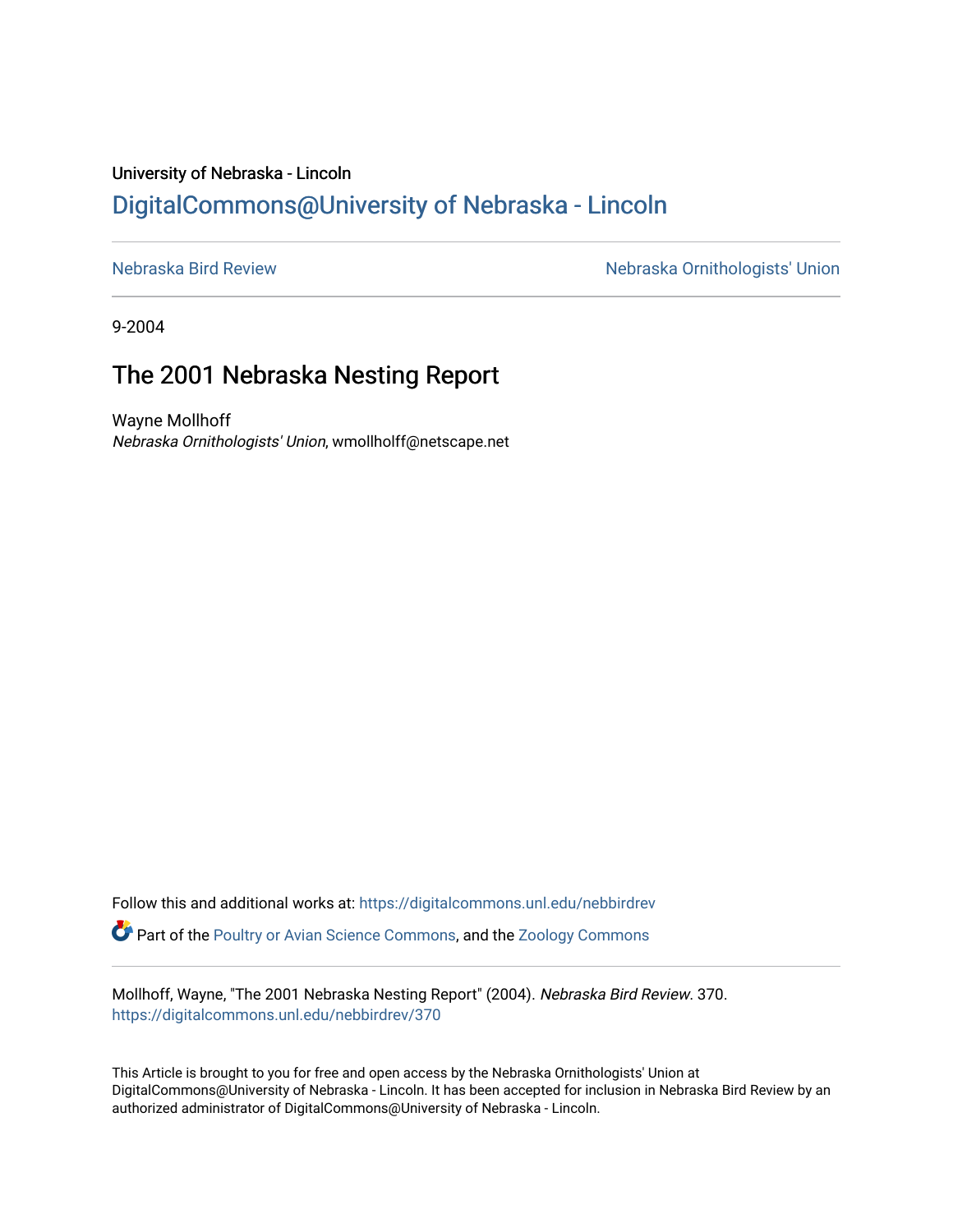## THE 2001 NEBRASKA NESTING REPORT

#### Wayne J. Mollhoff, 1817 Boyd St., Ashland, NE 68003

## **INTRODUCTION**

The spring of 2001 will likely be remembered as the winter that wouldn't end, especially in central and western Nebraska. The last remnants of roadside snowbanks remained in the east until 10 April, but the last *blizzard* closed down the Panhandle on 21-22 April, and the last appreciable snowfall there was on 19 May. None of these dates represent late records, but are remarkably later than average for the past 10-15 years, and seemed especially burdensome following the long cold winter and the remarkably early spring the previous year.

While I recognize the danger inherent in making generalizations when working with such a small sample size, I feel it worthwhile to comment on differences and similarities between the timing of the 2000 and 2001 nesting seasons. While only a few species allowed direct comparison by being found nesting again in the same location as last year, the following information is offered for what it's worth. It would have been interesting to compare data on more of the cavity nesters, but unfortunately, I did not locate any active nuthatch nests this year, nor take the time to search out more of the other cavity nesters.

In the southern Panhandle, Cassin's, Western and Eastern Kingbirds, Bluegray Gnatcatcher, Bullock's Oriole (and Red-winged Blackbird in the east), all appeared to be 2-3 weeks later in their breeding cycle than last year. By contrast, also in the Panhandle, Great Blue Heron, Great Homed Owl, Lewis's Woodpecker, Western Wood-Pewee, Lark Sparrow, and McCown's Longspur seemed to be on the same schedule as last year, as were American Crow, Common Grackle, and House Finch in the east.

While it seems intuitive that some species would respond to the late spring by nesting later, why *didn't* some other species? How much of the difference in timing was actually due to the weather, and how much was due to the randomness of the small sample size or other variables? Obviously, it will take more years of data collection and a much larger sample size, one that includes all species, before generalizations can be made. Witnessing a blizzard disrupt breeding by Pinyon Jays and Canada Geese makes the reason for those delays pretty apparent. But what about kingbirds and gnatcatchers that were not even present yet? Were they later because of delayed plant growth and insect development? More study and many more records are needed before we can speak with certainty.

The following observers contributed reports and information: John Dinan (JD), Belle Esau (BE), Jon Farrar (JF), Michael Forsberg (MF), David Hellbusch (DH), Alice Kenitz (AK), Clem Klaphake (CK), Wayne Mollhoff (WM), and Jean Pearson (JP).

A total of 140 reports were received on 44 species. There were no new state species breeding records reported, but the discovery of an old Pinyon Jay nesting colony, along with finding a new nest colony under construction, were exciting firsts in their own right.

Abbreviations used: E - east, N - north, NWR - National Wildlife Refuge, S - south, SP - State Park, UNSM - University of Nebraska State Museum, W west, WMA - Wildlife Management Area.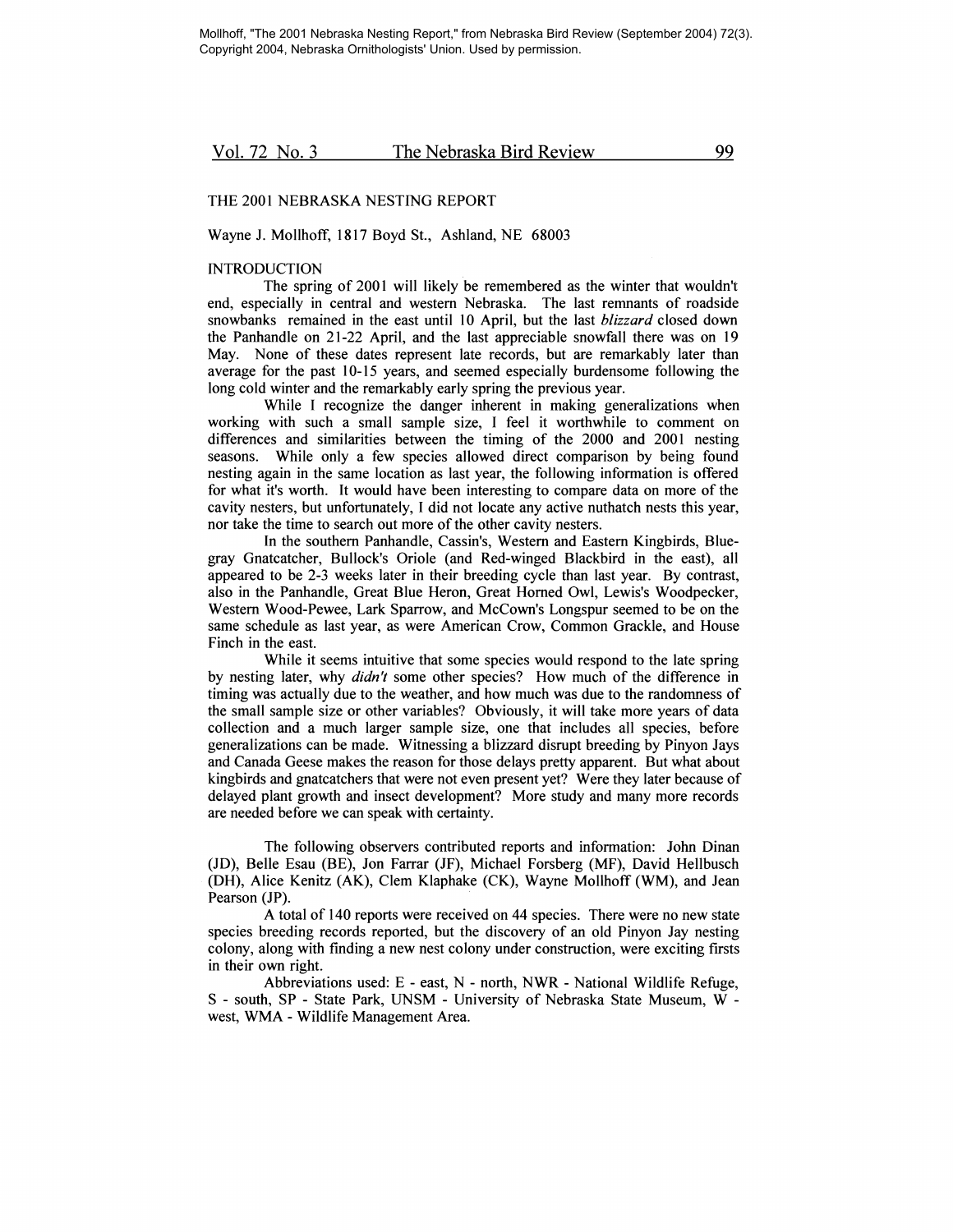#### SPECIES ACCOUNTS

- Eared Grebe A colony with 9 nests was located 0.5 mi. E of Lakeside, Sheridan Co., on 29 June 2001. Two nests with 2 eggs and 3 nests with 3 eggs were noted, but some eggs may have been concealed by vegetation. The nests were still being incubated on 13 July (WM).
- Great Blue Heron The colony in a cottonwood grove on the Niobrara River 8 mi. SW of Harrison, Sioux Co., had about 15 active nests. The young were well feathered and appeared to be nearly full-grown on 2 June 2001 (WM,JD).
- White-faced Ibis Birds were noted in suitable habitat in southern Sheridan / northern Garden Cos. by 3 June 2001 (JD,WM). On 25 June 2001, in Sheridan Co. near the Crescent Lake NWR road several miles SSE of Lakeside, several birds were seen carrying vegetation in their beaks and landing at scattered locations in a wet area of tall grassy vegetation, apparently nest-building. A search for nests was not made (CK). Dozens of birds remained in the area through at least 11 August, but young-of-the-year birds were not reported (WM).
- Turkey Vulture A nest with a pair of eggs was found in a manger in an empty horse barn 3 mi. W of Albion, Boone Co., in June 2001. The eggs hatched several days after they were found. One young disappeared almost immediately, probably lost to a predator. The adults and the surviving young were tolerant of visits by the owners, sometimes soaring around them during the week they remained around the farmstead after the young one fledged in August (DH).
- Trumpeter Swan A pair occupying a nest on South Wolfenberger Lake 3 mi. W of Hyannis, Grant Co., was incubating on 3 June 2001 (WM).
- Northern Harrier See the mention in the Swainson's Hawk account.
- Swainson's Hawk A bird incubating a single egg on 3 June 2001, 8 mi. N of Lakeside, Sheridan Co., abandoned the nest sometime before 29 June (JD,WM). A tree nest at Willy Lake, 1.5 mi SE of Bingham, Sheridan Co., had a pair of Northern Harriers present on 20 May 2001(AK), but was occupied and being incubated by a pair Swainson's Hawks on 3 June (WM,JD). On 14 July a pair of half-grown young Swainson's with the adults in attendance occupied the nest (WM). The earlier presence of the Northern Harriers on the nest remains a

The earlier presence of the Northern Harriers on the nest remains a mystery, especially since they normally nest on the ground.

A nest with a trio of 2/3 grown young was noted 1 mi. W of Ellsworth, Sheridan Co., on 13 July 2001 (WM).

A low nest in chokecherry bushes just a few feet from a busy railroad track 2 mi. E of Ashby, Grant Co., held 3 half-grown young on 13 July 2001 (WM).

- A late nest 3 mi. N of Lakeside, Sheridan Co., held a pair of 1/3 grown young on 14 July 2001. On 11 August the grown young were still in the nest (WM).
- Red-tailed Hawk In a repeat of last year, a pair again occupied their nest in the edge of the Great Blue Heron colony 8 mi. SW of Harrison, Sioux Co., on 2 June 2001; the contents of the nest were not visible however (WM,JD).
- American Kestrel A pair occupied the same cavity that was used in 1998 and 1999 in a dead pine snag 11 mi. SE of Crawford in West Ash Canyon, Dawes Co. (It was not checked in 2000.) The nest held 4 eggs on 1 June 2001 (WM).
- Two nests were found in natural cavities in the sandstone buttes 8-9 mi. SW of Harrison, Sioux Co. Both nests (one with 4 eggs) were under incubation when visited on 2 June 2001 (MF,WM).
- Sharp-tailed Grouse A nest with eggs near a cow trail was pointed out by a dog 20 mi. S of Whitman, Grant Co., on 16 June 2000 (MF)(Forsberg 2001).
- Black-necked Stilt The following 6 nests near Lakeside, Sheridan Co., were studied and photographed in May-June 2000 (Farrar 2001).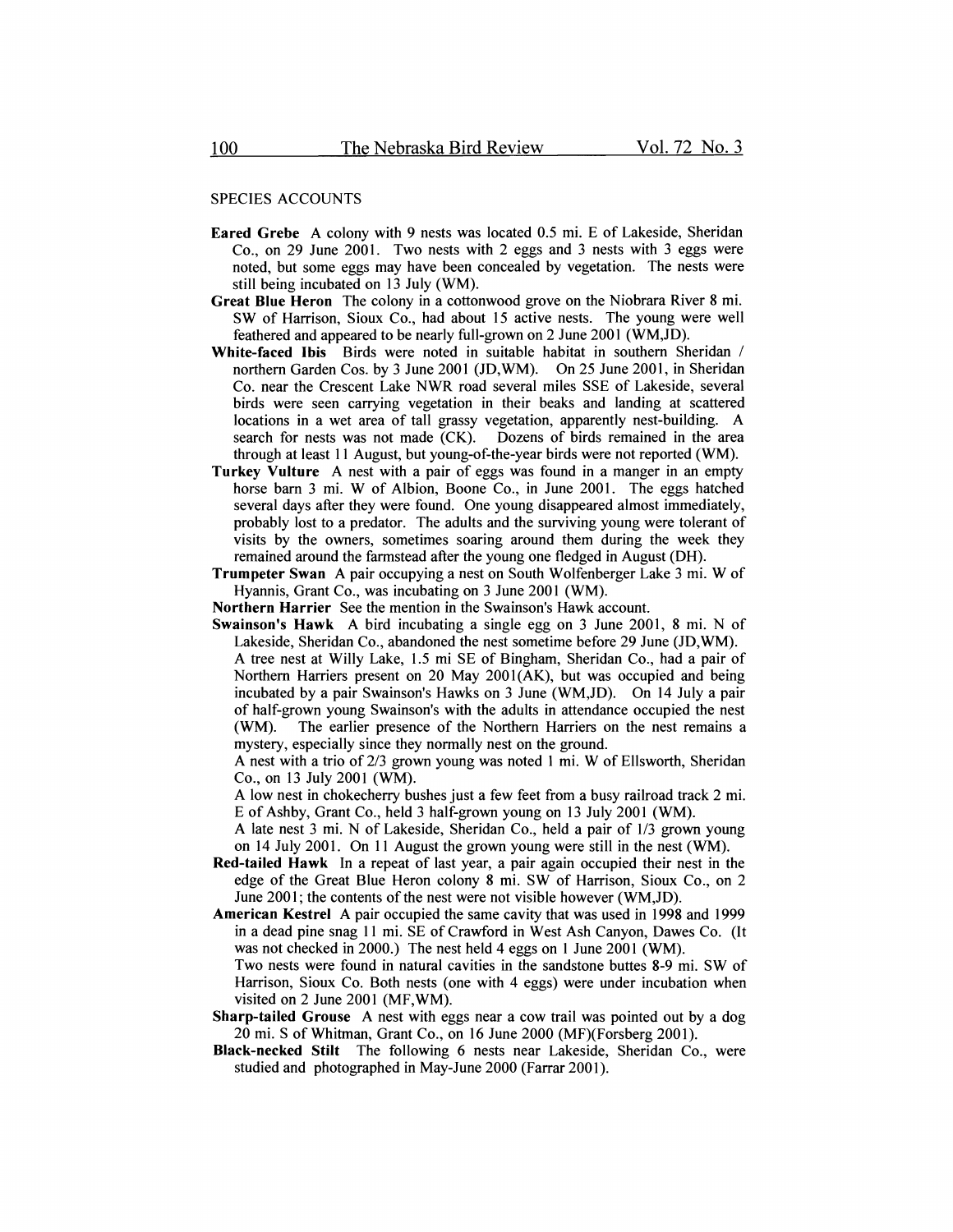A nest just W of Lakeside held 4 eggs on 16 May 2000, all of which hatched on 7 June (JF).

Another nest 1.3 mi. E of Lakeside also held 4 eggs on 16 May 2000, but was abandoned on 18 May due to heavy rain and rising water. By 2 June an apparent replacement nest nearby held 4 eggs (JF).

Two nests were found 5 mi. W of Lakeside. One held 4 eggs on 4 June 2000; the other held 4 eggs on 6 June (JF).

A nest 3 mi. W of Lakeside held 4 eggs on 3 June 2000 (JF).

Great Horned Owl A bird was incubating its 2 eggs in a nest atop an ice-covered tree 0.5 mi. N of Dix, Kimball Co., during a day of freezing mist on 24 March 2001 (WM).

Another bird, surely the winner of the one tough mother award, was incubating in an icy tree on an exposed hilltop 7 mi. W of Big Springs, Deuel Co., also on 24 March 2001. The young hatched just after a blizzard on 7-8 April that dropped temperatures to 20 degrees F., buffeted the area with  $80+$  kph (50+ mph) NW winds, 13mm (0.5 in.) of rain and 15 cm (6 in.) of snow, knocked out power and closed 1-80 to all traffic. This was followed by similar winds and temperatures in a storm of 21-22 April that left 20 cm  $(8 \text{ in.})$  of snow and closed roads throughout the Panhandle. When visited on 29 April, the temperature was 82 degrees F. and the young birds were perched on the edge of the nest, their mouths wide open, using gular flutter to cool themselves (WM).

- White-throated Swift The nest in West Ash Canyon, Dawes Co, 12 miles SE of Crawford that has been in use and under observation annually since it was found in 1998 was not used this year. The birds were present in the area and were seen visiting the crevice on 27 April 2001, but the nest was unoccupied and appeared to have been abandoned by 1 June. When visited again on 13 July following a heavy rainstorm, the outer wall of the crevice was found to have collapsed. carrying the nest away with it (WM).
- Lewis's Woodpecker A pair of birds in West Ash Canvon, Dawes Co., again occupied the same cavity that has been used since at least 1999. The nest held 3 eggs when visited on 1 June 2001. On 14 July the adults were carrying food into the cavity, and by 11 August one adult was still present at the nest with one young-of-the-year bird and 2 others that also appeared to be juveniles (WM).
- Western Wood-Pewee A pair was busy working on a nest at Smith Lake, Sheridan Co., on 3 June 2001, with the nest about 1/3 complete. On 29 June the nest appeared to be complete but was still not occupied. By 13 July, 4 eggs were under incubation. Since this is at the eastern limit of proven nesting (Mollhoff 2001), the birds were carefully identified by plumage, bill coloration and calls. The nest was later salvaged for the UNSM collections (WM,JD).
	- On 1 July 2001, 2 nests (with 2 and 3 eggs) were found 9 mi. SW of Redington, Morrill Co. Another nest with a single egg was found abandoned in that vicinity. A fourth nest was under construction only 50 meters away from the abandoned nest, possibly a re-nesting following a failed first attempt (WM).
- Cassin's Kingbird Two nests (each with 4 eggs) were found on 1 July 2001,9 mi. SW of Redington, Morrill Co. (WM).
- Western Kingbird A nest with 4 eggs was found 9 mi. SW of Redington, Morrill Co., on 30 June 2001. Two more nests found in the vicinity were still under construction on the same date (WM).
- Eastern Kingbird A nest with an incomplete clutch of 2 eggs was found on 30 June 2001, 8 mi. SW of Redington, Morrill Co. (WM).
- Loggerhead Shrike A nest with 6 half-grown young was found in the Sandhills a mile north of Smith Lake, Sheridan Co., on 3 June 2001. The nest was later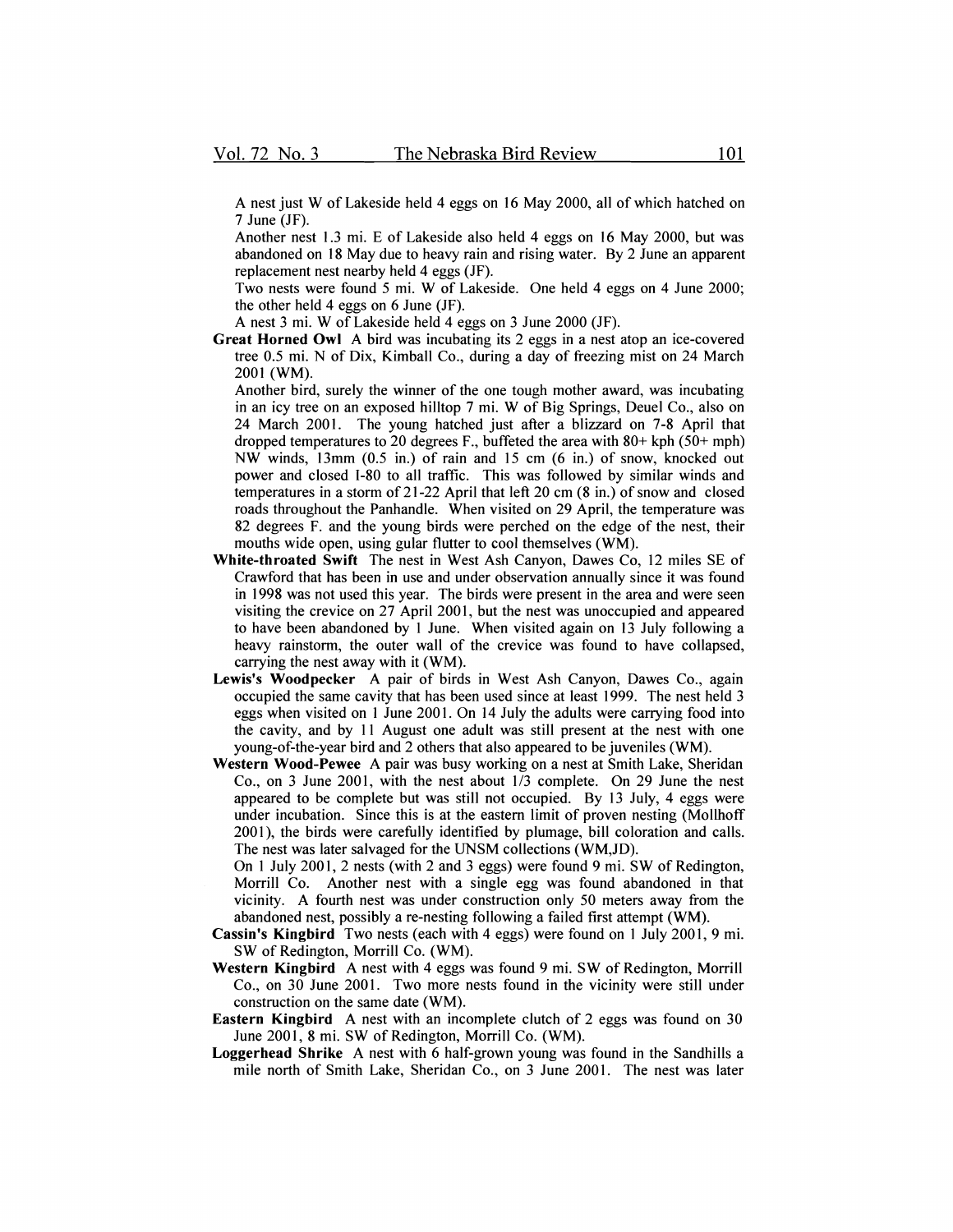salvaged for the UNSM collections (WM,JD).

Pinyon Jay A group of 9 nests was found on 14 April 2001, the remains of a nesting colony that was probably occupied in 1999 or 2000. It was located 7 mi. SW of Redington, Morrill Co. (WM).

After several early attempts to locate the 2001 nesting colony were frustrated by spring snowstorms (which also repeatedly disrupted the jays' breeding activities note the weather comments in the Great Homed Owl account), the colony was finally located about  $1 \text{ km } (0.6 \text{ mi})$  from the old colony mentioned above. When finally located on 29 April 2001, they were engaged in nest-building and had 10 nests about half completed. The frenzy of activity concentrated on a single hectare (2.5 acre) hillside was truly a sight to behold! However, after several more bouts of inclement weather (including snow on 3 and 19 May), the colony was largely abandoned, and only a single nest (with 5 eggs) was occupied on 1 June. That nest was later salvaged for the UNSM collections. The flock remained on their territory but no other nesting colony was located (WM).

- American Crow Nest-building was initiated in Lincoln, Lancaster Co., by 2 March 2001 (WM).
- Tree Swallow A nest box with 5 eggs was noted on 27 May 2001 at Mahoney SP, Cass Co. (WM).

Adults were noted feeding fledged, begging young at Smith Lake, Sheridan Co. on 29 June 2001 (WM).

- Violet-green Swallow The cliff cavity below the White-throated Swift colony noted above, used in 1999 and 2000, was not used this year (WM). Whether its nonuse could be related to the absence of the swifts is unknown.
- Cliff Swallow A busy colony of  $\sim$ 175 nests on the side of a butte 9 mi. SW of Harrison, Sioux Co., was visited on 25 June 2001. The nests were placed beneath overhanging ledges, in cavities and irregularities, and around exposed devil's corkscrews (fossilized *Daemonelix* sp. burrows). Many of the nests were still under construction or repair. One of the aforementioned American Kestrel nest cavities was located just beneath the colony (MF,WM).
- Rock Wren A bird was noted carrying nest material into a cavity in an isolated boulder on 1 June 2001, 9 mi. SW of Redington, Morrill Co. On 30 June the completed nest held an incomplete clutch of 3 eggs (WM,JD,MF).
- Marsh Wren A nest with an egg and at least 2 tiny young was found at Willy Lake 1.5 mi. E of Bingham, Sheridan Co., on 14 July 2001 (WM).
- Blue-gray Gnatcatcher A nest with 2 eggs was found 9 mi. SW of Redington, Morrill Co., on 1 July 2001 (WM).
- Yellow Warbler A low nest was discovered 70cm (2 ft.) above the ground in a patch of buckbrush *(Symphoricarpos* sp.) 3 mi. NE of Angora, Morrill Co., on 29 June 2001. It held 2 eggs and 2 just-hatched young. The nest was later salvaged for the UNSM collections (WM).
- Vesper Sparrow A nest with 4 eggs was found in a rural road ditch 1 mi. W of Schramm SP, Sarpy Co, on 15 May 2001 (CK).
- Lark Sparrow Two ground nests with 4 & 6 eggs were found 8 mi. SW of Redington, Morrill Co., on 1 June 2001 (WM,MF,JD). On 30 June both nests were empty.

Two additional ground nests with  $1 \& 6$  eggs were found in the same vicinity on 30 June 2001 (WM).

A tree nest with a single egg was located nearby on 1 July 2001 (WM).

McCown's Longspur A nest with 3 young several days old was found 7 mi. SW of Harrison, Sioux Co., on 3 June 2001 (MF,JD,WM). Other birds in the colony were noted carrying nest material on 2 June (JD,WM).